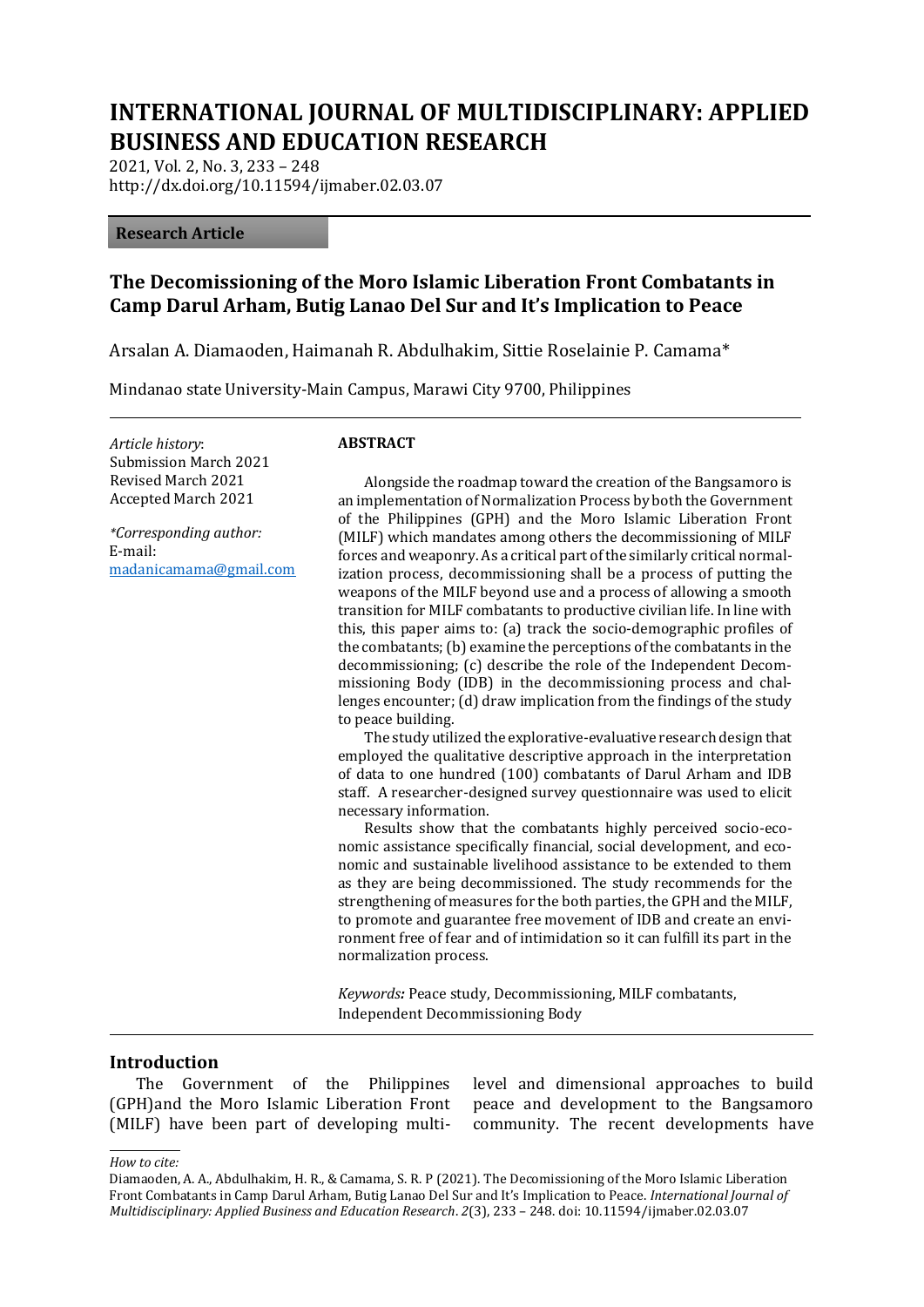seen an historic breakthrough in the form of Comprehensive Peace Agreements after more than 40 decades of conflict making it the second longest conflict in the world. The ratification of Bangsamoro Organic Law became the instrument for the establishment of the ever soughtafter Bangsamoro Automous Region in Muslim Mindanao (BARMM). This is a major milestone for settling decades of armed conflict and hopes to facilitate the final conclusion of the conflict which at the heart of it lies deep-rooted prejudice against minority and indigenous population.

One of the important components of the Comprehensive Agreement on the Bangsamoro (CAB) signed in 2014 by the government and the MILF.is the decommissioning of MILF weaponry and combatants—avery critical part of the similarly critical normalization process. The bigger and broader normalization arrangement, in which decommissioning is under, seeks to return normalcy to communities affected by the decades-long armed conflict in Mindanao. Crucial in its success is sincerity on the part of the government and a voluntary and a commitment on the part of the MILF and as for some of the MILF combatants who were great dependent on their weapons for more than 40 years of struggle, giving up their firearms would surely be difficult for them. Here, the working relationship of the Independent Decommissioning Body (IDB), the mechanism of body who will oversee the decommissioning process, with that of the MILF is vital. In relation to this, the researchers though of conducting an empirical research about the decommissioning of the MILF combatants in Camp Darul Arham in Butig, Lanao del sur and its implication to peace. Despite the sensitivity of the topic, the researchers were motivated to investigate the perceptions of the combatants toward decommissioning and the observable and significance contribution of the Independent Decommissioning Body in the normalization process. The researchers pursued it as the central focus of this study.

Muslim (1994) stated in his book that grant of real autonomy to the Moros is the only alternative that has great potential to make them stop their armed Struggle. As previously explained, the Philippine government can never

end the struggle for as long as it continues to evade the Moro problem by pursuing its misplaced "peace-making" approach. To end the killing, the government needs to sincerely address the problem. Moro autonomy seems to be the only alternative available. In fact, autonomy is not just the only nonviolent alternative available, but the only alternative available. But the only alternative to the currently precarious conflict situation in Mindanao. It addresses both the government's goal of ensuring its territorial integrity and sovereignty and the need to address the floundering Moro Problem. It seems to be the golden mean that has great potential to address the problematic conditions of the Moros for which some of them thought secession and armed struggle are indispensable.

Autonomy is appropriate to the Mindanao conflict not only because of its demonstrated acceptability to the great majority of the Moros, Including the Mujahedeen's, but also because of its Logical compatibility with the archipelagic nature and the plural and diverse composition of the Philippines, aside from the Historical fact that Mindanao was originally a separate political unit. These features, among others, suggest the unresponsiveness of the unitary system of government (which is characterized by a high degree of decentralization of political power to the Philippine Situation. This means that effective and responsive public gov ernance in the country entails a political structure where a region like Mindanao is given a substantial amount of Autonomy from the distant center of political power in Manila, thereby enabling it to Play the role of being an active partner of the central government in the development process. And the required decentralized political system should include not only decentralization of Administration (decocentration or administrative decentralization of administration) but most importantly decentralization of political power (devolution or Political Decentralization).

Hence, this study aimed to investigate the decommissioning of the Moro Islamic Liberation Front Combatant in Camp Darul Arham, Butig Lanao del sur and its implication to peace. The study was concerned with hope to give people an overview on what are the roles of independent decommissioning body in creating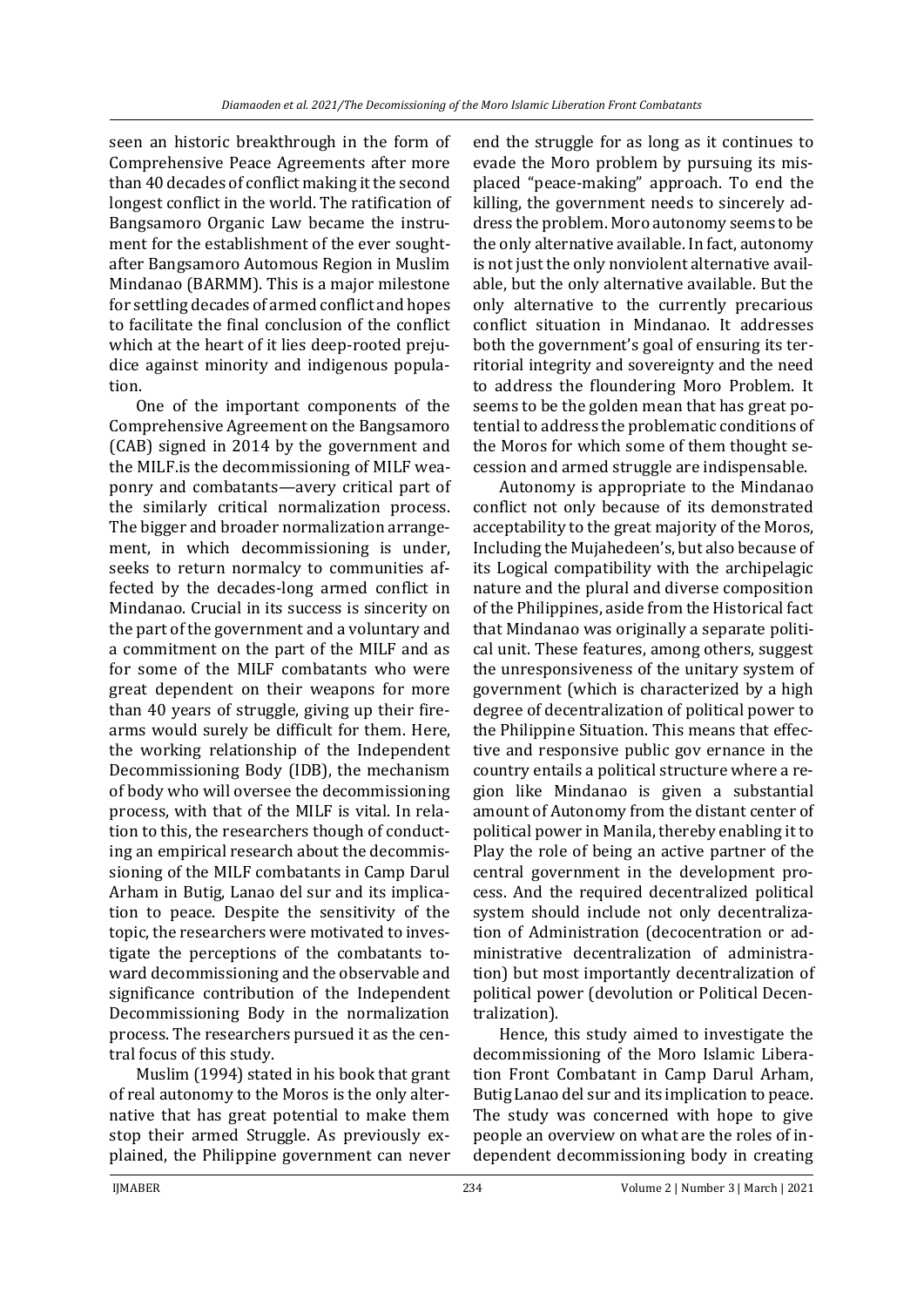peace in Autonomous Region in Muslim Mindanao and now the Bangsamoro Autonomous region in Muslim Mindanao.

### **Research Methodology**

This study about the decommissioning of the selected Moro Islamic Liberation Front Combatant in Camp Darul Arham, Butig Lanao del Sur and It's Implication To Peace was subjected to a proper research design and methodology for the completion of this study. It includes the research design, locale of the study, the respondents of the study, the research instruments, data gathering procedure, and the statistical tools used in analysing and interpreting the data.

### *Research Design*

The study made use of explorative-evaluative research design that utilized the qualitative descriptive approach in the interpretation of data. The Office of Human Research Protections (OHRP) defines a descriptive study as "any study that is not truly experimental." In human research, a descriptive study can provide information about the naturally occurring health status, behaviour, attitudes or other characteristics of a particular group. Bickman and Rog (1998) define it as making analysis to answer questions such as "what is" or "what was." It involves describing people and their answers to a given questions who take part in the study.

Also, a qualitative approach was employed as qualitative data were obtained from the analysis of the responses from the questionnaire provided to the respondents and interviews from the Key Informants of the study. Sandelowski (2004) defines qualitative approach as an umbrella term for an array of attitudes towards and strategies for conducting inquiry that are aimed at discovering how human beings understand, experience, interpret and produce the social world.

## *Locale of the Study*

Butig is one of the 25 municipalities' districts of Lanao del sur or one of the total number of 29 municipal districts of the recently divided Lanao del sur. The criteria for its rural and isolated characteristics are based upon

physical and cultural factors. it is about 56 kilometers from Marawi city, the principal center of acculturation in Lano del sur. Its all-maranao population of 3,437 live in villages and scattered houses over an area of about 344 sqaure kilometres beyond the southeastern shores of lake Lanao. It is only accessible by trails of varying distances from different points of contact on the lake shores.

Camp Darul Arham is the political and administrative camp of the Moro Islamic Liberation Front located in the Municipality of butig in the province of Lanao del sur. It has a very historical significance. It was also the first shelter area of the Moro Islamic Liberation Front under the Leadership of former Joint Normalization Chairman Muhammad Nassif a J3 operation Commander of Moro Islamic Liberation Front.



*Figure 1. Map of the Study Site*

## *Respondents of the* **Study**

The combatants of Moro Islamic Liberation Front in Camp Darul Arham, Butig Lanao del Sur served as the respondents of the study. Purposive sampling was employed in selecting and limiting respondents into 100. Since this study is explorative, IDB staff were taken as key informants of the study to achieve a more empirical result. IDB staff themselves who oversee the decommissioning process of the MILF were interviewed with an interview schedule. The answers provided by the key informants were used in further supplementation and understanding of the current study.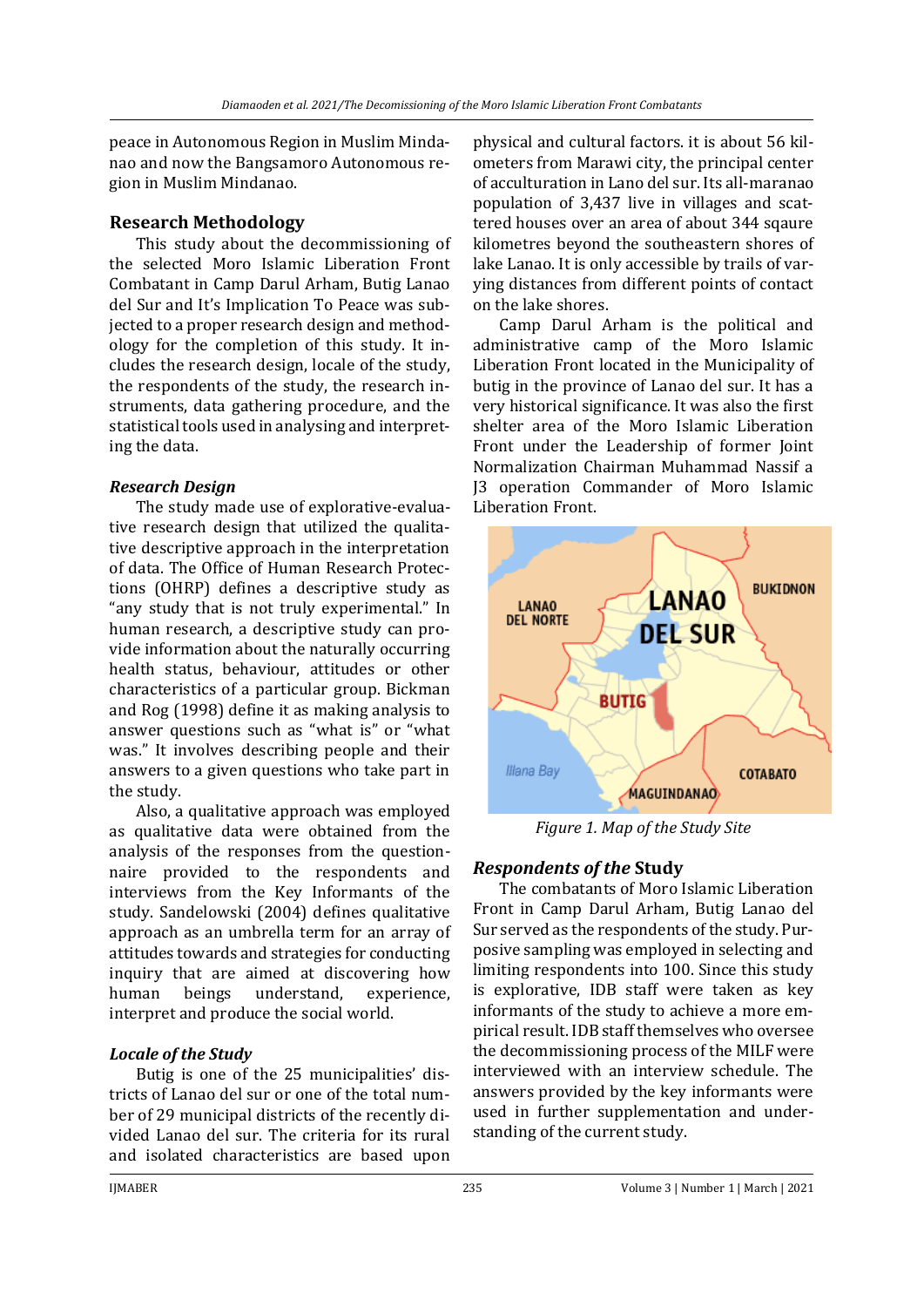These respondents were believed to have good representation of the research population.

#### *Sampling Procedure*

The selected respondents were the Moro Islamic Liberation Front Combatants of Camp Darul Arham, Butig, Lanao del Sur and staff of Independent Decommissioning Body. The purposive sampling method was utilized to select samples of the respondents with the limit of 100 respondents only. Purposive sampling, also referred to as judgment, selective or subjective sampling is a non-probability sampling method that is characterized by a deliberate effort to gain representative samples by including groups or typical areas in a sample.

#### *Research Istruments*

The researchers in their quest of providing answers to the statement of the problems used instruments to help them in arriving such answers. These two identified instruments are the following:

#### *Survey Questionnaire*

The researchers employed a structured questionnaire as the instrument to gather the needed data. The questionnaire was consisted of three parts namely: (1) the socio-demographic profile of the respondents; (2) perceptions of the respondents in the decommissioning; and (3) the roles of IDB in the decommissioning process and challenges encounter. This was in the form of a check list for the respondents to easily answer the questions provided. The questions were measured through likert scale indicating the level of conformity of the respondents to the given statement indicators. Scaling of the responses are the following:

- (4) Strongly Agree
- (3) Agree
- (2) Disagree
- (1) Strongly Disagree

#### *Data Gathering Procedure*

Protocols governing data gathering were religiously observed. A formal request letter was prepared and addressed to the head of the camp asking the camp to allow the researchers

to distribute questionnaire to the sampled respondents, and gain necessary data from the camp. In the same manner, a letter was sent to the respondents. Upon the approval of all these requests, the researchers finally fielded the questionnaire.

The primary data needed in the study were through the use of survey questionnaire and interview from the respondents and key informants. The respondents were approached by the researcher in a humble manner asking them to be her respondents by means of answering the questionnaire provided. The survey questionnaire was even translated in Meranao by the researchers as they waited for their respondents to finish answering the questionnaire as most of the respondents cannot understand English. The researchers patiently waited for other respondents to give their questionnaire as it was personally delivered by the respondents themselves.

As a follow-up to the survey questionnaire, personal interviews were conducted by the researchers to their key informants who are knowledgeable enough about the current study.

#### *Method of Data Analysis*

To accomplish the objective of the study, descriptive analysis was used to summarize the socio-demographic data into a simpler summary to make it easier to understand and interpret and investigate the respondents' answers on the decommissioning of the MILF Combatants in Camp Darul Arham, Butig. With the use of a self-made questionnaire the numbers of questions were integrated by the researcher the questionnaire was also checked and validated by the Professor Eduardo R. Casas, the answers of the respondents were tabulated and analyzed using the statistical tools such as: frequency and percentage for the demographic profile of the respondents in terms of their age, sex, educational attainment, work affiliation, and monthly income. Also, Corresponding mean and weighted mean were applied to treat data relative to the responses of the respondents as it deemed applicable.

The following are the statistical tools used to compute for the main results of this study: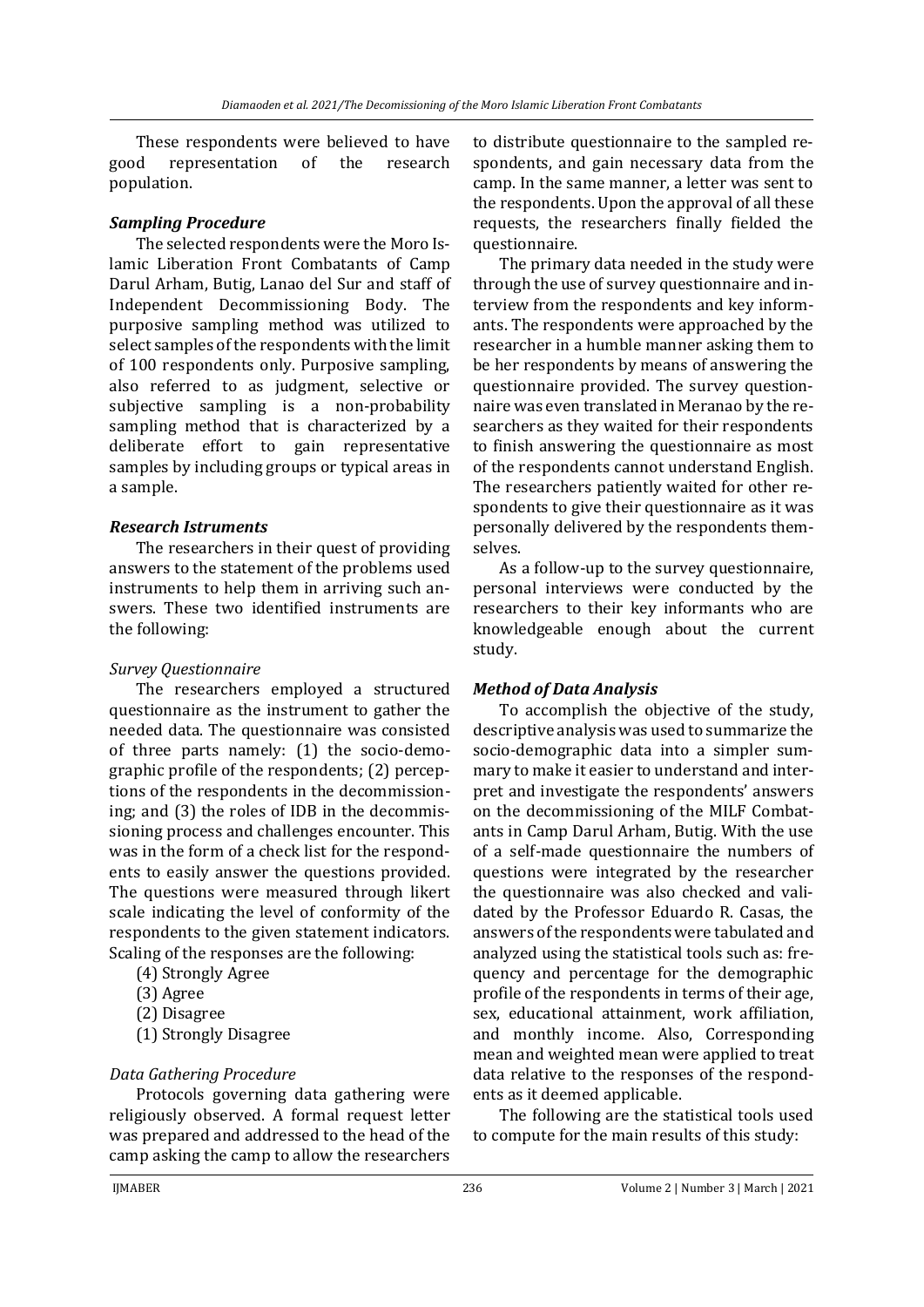*Weighted mean*

$$
\overline{x}_{w} = \frac{\sum_{i=1}^{n} x_{i}w_{i}}{\sum_{i=1}^{n} w_{i}}
$$

Where:

 $x_i$  is the *i*<sup>th</sup> object  $w_i$  is the *i*<sup>th</sup> weight n is the sample size

*Relative frequency (percentage)*  $RF = \frac{frequency}{total} \times 100\%$ 

## **Results and Discussion**

This chapter presents the results of the data gatherings which was conducted by the researchers. Along with the survey questionnaire being distributed to identified respondnets, an interview schedule was also conducted for the key informants of the study. In this chapter, the data gathered from the field are presented, analyzed and interpreted according to their arrangement in the statements of the Problem.

### *Socio-Demographic Profile of the Respondents*

This aspect of the study includes the respondents' age, sex, civil status, educational attainment, ethnic affiliation, occupation and monthly income.

#### *Age*

Table 1 shows the frequency and percentage of distribution of the respondents according to age.



*Figure 2. Frequency and Percentage Distribution of the Respondents According to Age*

Figure 2 shows the frequency and percentage of distribution of the respondents according to age. As shown below, almost half of the respondents are within the age cohort of 46-5 5 years old. This corresponds to forty-five (45) respondents of the sample. Following the highest number of respondents is the thirty-three (33) from the age cohort 36-45 years old while eighteen (18) respondents are within 56 years old and above. The youngest respondents of the study are consisting of four (4) whose age are within the age group 25-35 years old.

The prevalence of middle-aged to old-aged respondents is contrary to the expected ages of the MILF combatants at the locale of the study. Nevertheless, it implies that the MILF combatants remain in the group despite aging.

*Sex*

Figure 3 shows the frequency and percentage of distribution of the respondents according to sex.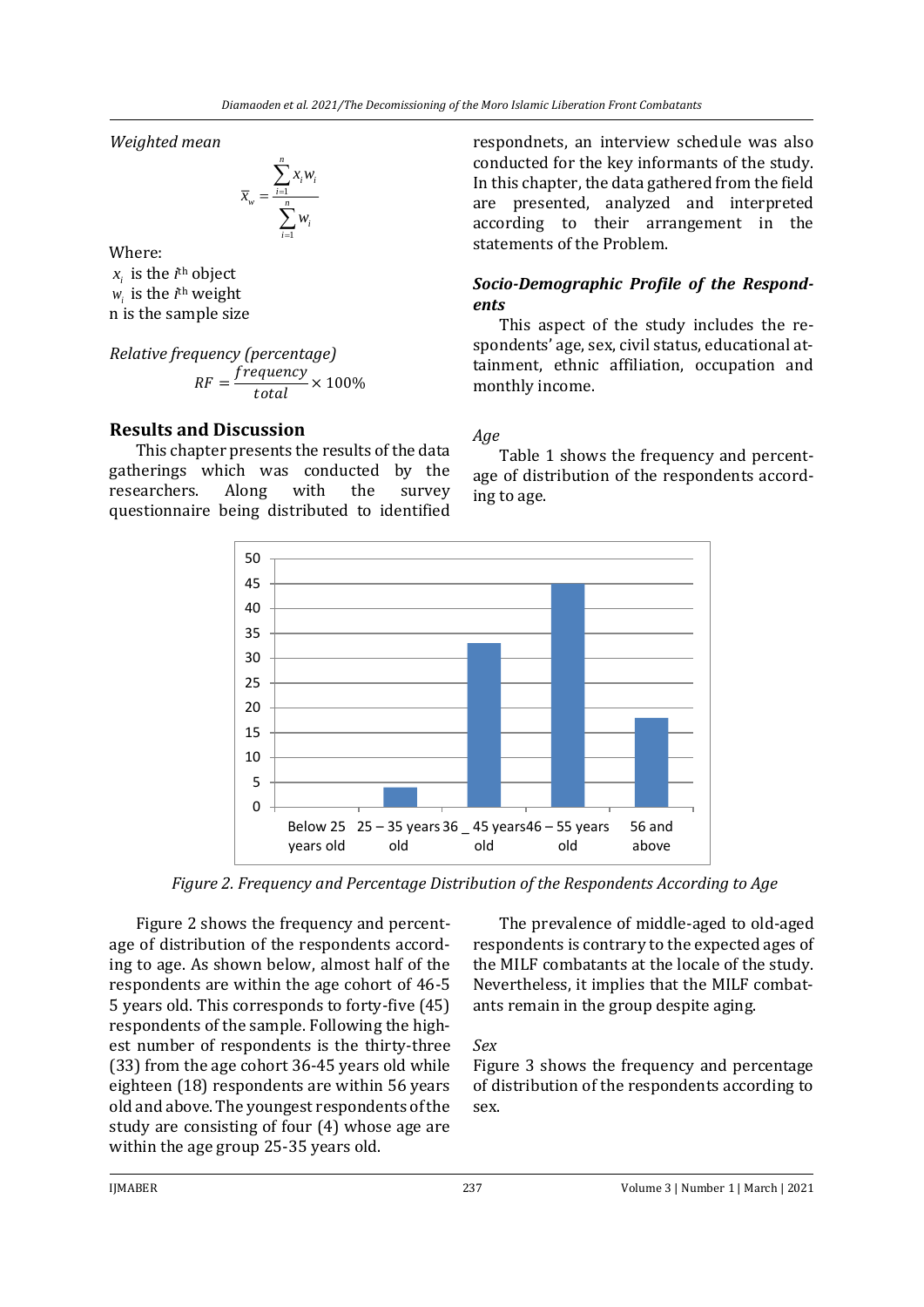

*Figure 3. Frequency and Percentage Distribution of the Respondets' Sex*

Figure 3 shows that most of the respondents are Male. This corresponds to 100% of the total number of respondents. This implies that all of the one hundred (100) combatant respondents are male as shown in Table 2. An explanation to this is the general view that MILF is a 'man thing'. Although there are female

#### combatants, occasion like this are usually attended by male combatants.

#### *Civil Status*

Figure 4 shows the frequency and percentage of distribution of the respondnets according to civil status.



*Figure 4. Frequency and Percentage Distribution of the Respondents According to Civil Status*

Figure 4 shows that most of the respondents are married. This corresponds to 93 of the sample. There are 5 of them who are widow, 1 who are single and 1 who are separated or divorced.

This implies that that majority of the respondents numbering to ninety-three (93) are married. There were five (5) widows, one (1) separated or divorced, and another one (1) single respondent. This result is analogous to their age that because most of them are middle-aged

and none is below 25 years old, they are expected to have spouse. This could also imply that the respondents are family-oriented persons as indicated by very low number of divorced.

## *Educational Attainment*

Figure 5 shows the frequency and percentage of distribution of the respondnets according to educational attainment.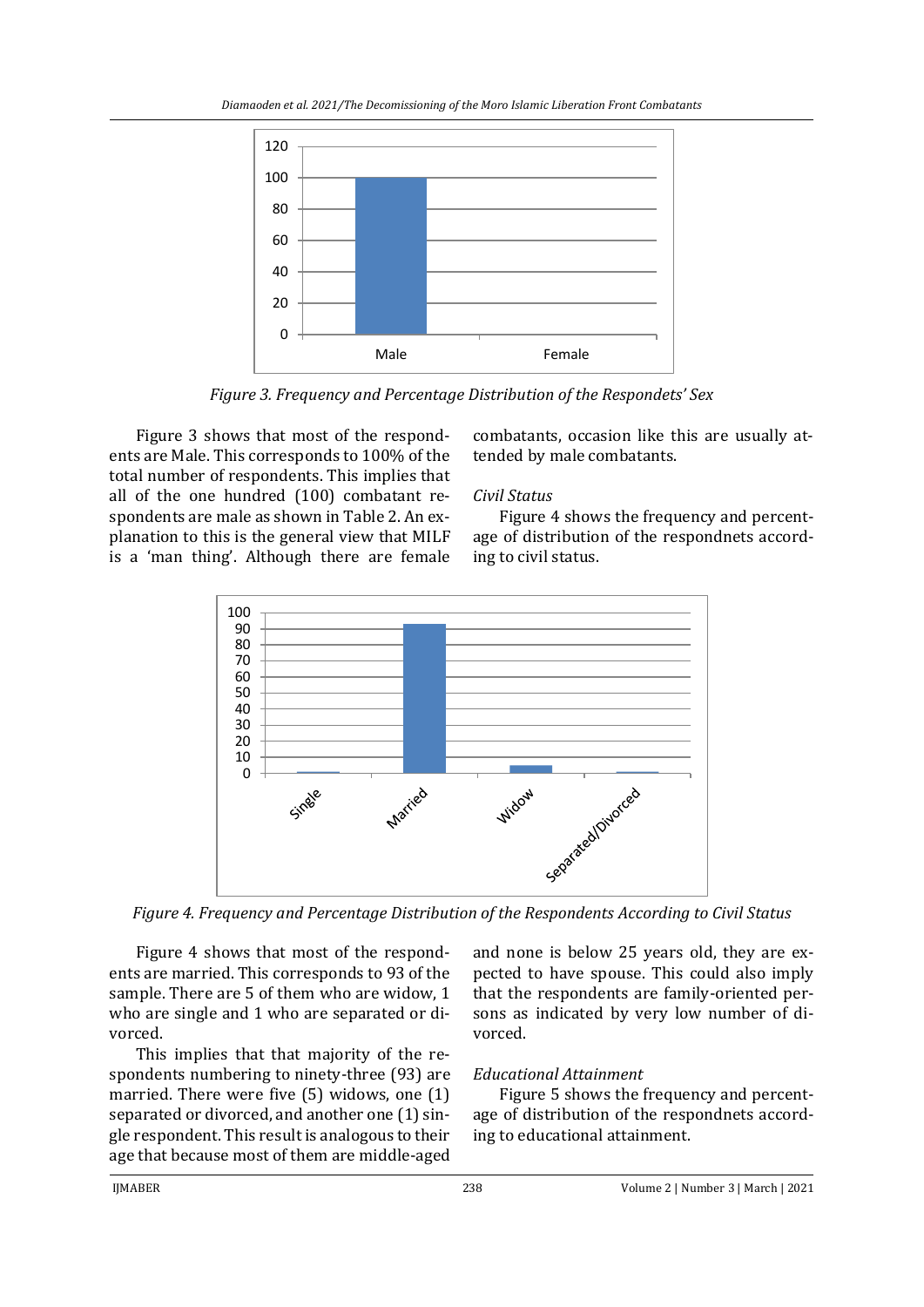

*Figure 5. Frequency and Percentage Distribution of the Respondents According to Highest Educational Attainment*

Figure 5 reveals the frequency and percentage distribution of the respondents according to their highest educational attainment. The distribution is as follows: twenty-four (24) respondents have attained elementary level; another twenty-four (24) have only attained hadana or the Arabic education equivalent to preschool; fourteen (14) of them have finished high school; twelve (12) have earned ibtidah or the equivalence of elementary in Arabic education; fourteen (14) have graduated four-year courses; four (4) finished ihdadi; another four (4) finished thanawi or what is high school in secular education; none (0) of the respondents

has attained PhD and master's degree nor preschool.

Accordingly, outlook and reservation of their parents to secular education when they were young and family economic status prevented them from earning higher degrees in secular education while early admission to MILF hindered them to pursue higher Arabic education.

#### *Ethnic Affiliation*

Figure 6 shows the frequency and percentage distribution of the respondnets according to ethnic affiliation.



*Figure 6. Frequency and Percentage Distribution of the Respondents According to Ethnic Affiliation*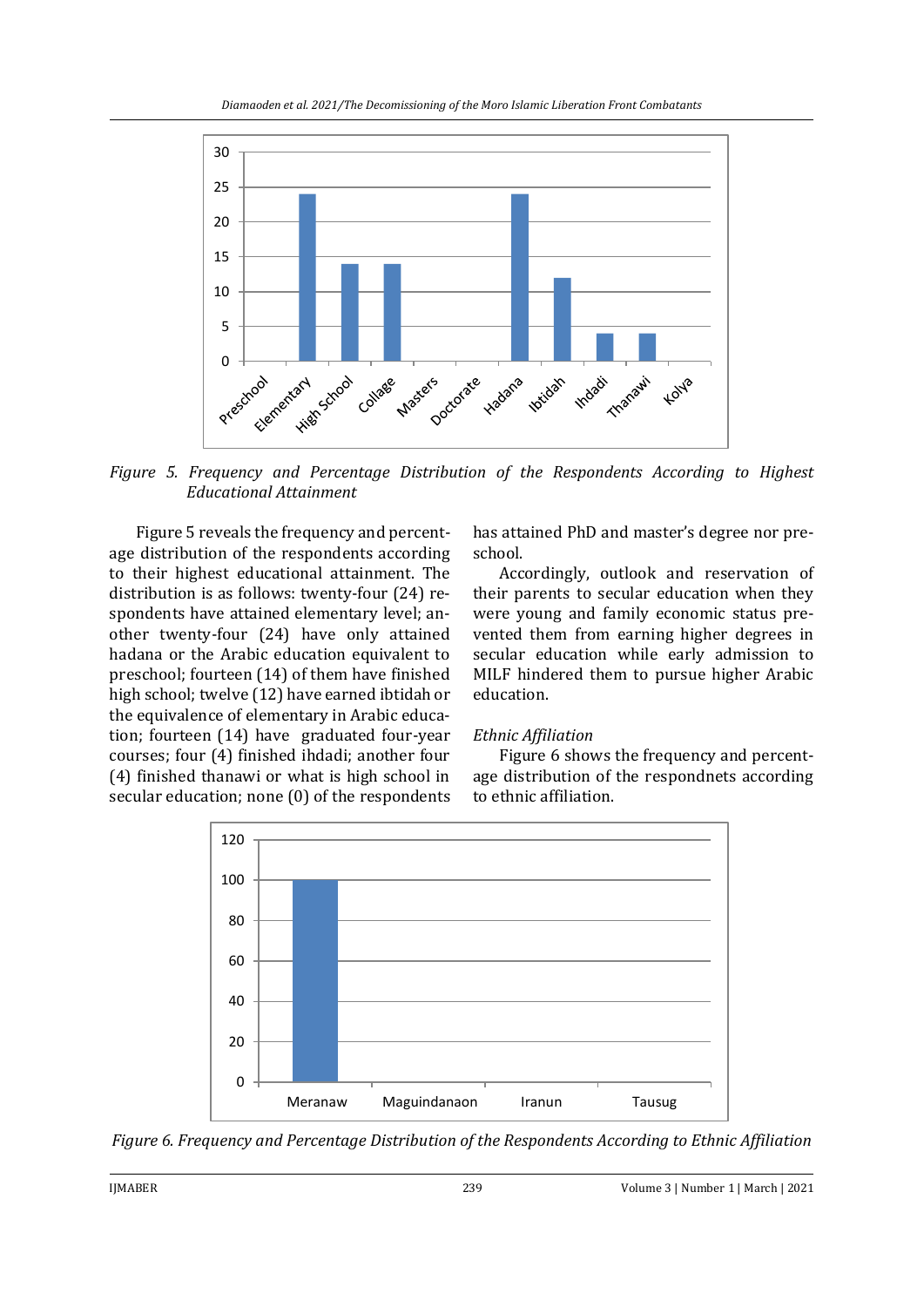#### *Occupation*

Figure 7 shows the frequency and percent-

age distribution of the respondents according to their monthly income.



*Figure 7. Frequency and Percentage Distribution of the Respondents According to Occupation*

Figure 7 shows the frequency and percentage distribution of the respondents in terms of occupation. As illustrated therein, eighty-four (86) out of one hundred (100) were farmers of different agricultural crops; the rest were businessmen with a frequency of fourteen (14). Hence, most of the respondents were farmers. This could be attributed to the topography and nature of research site. Municipality of Butig is remote enough from the nearest

city—Marawi. Nevertheless, it has a fertile land conducive for the farmers to cultivate many agricultural crops.

### *Monthly Income*

Figure 8 shows frequency and percentage distribution of the repondents according to their monthly income.



*Figure 9. Frequency and Percentage Distribution of the Respondents According to Monthly Income*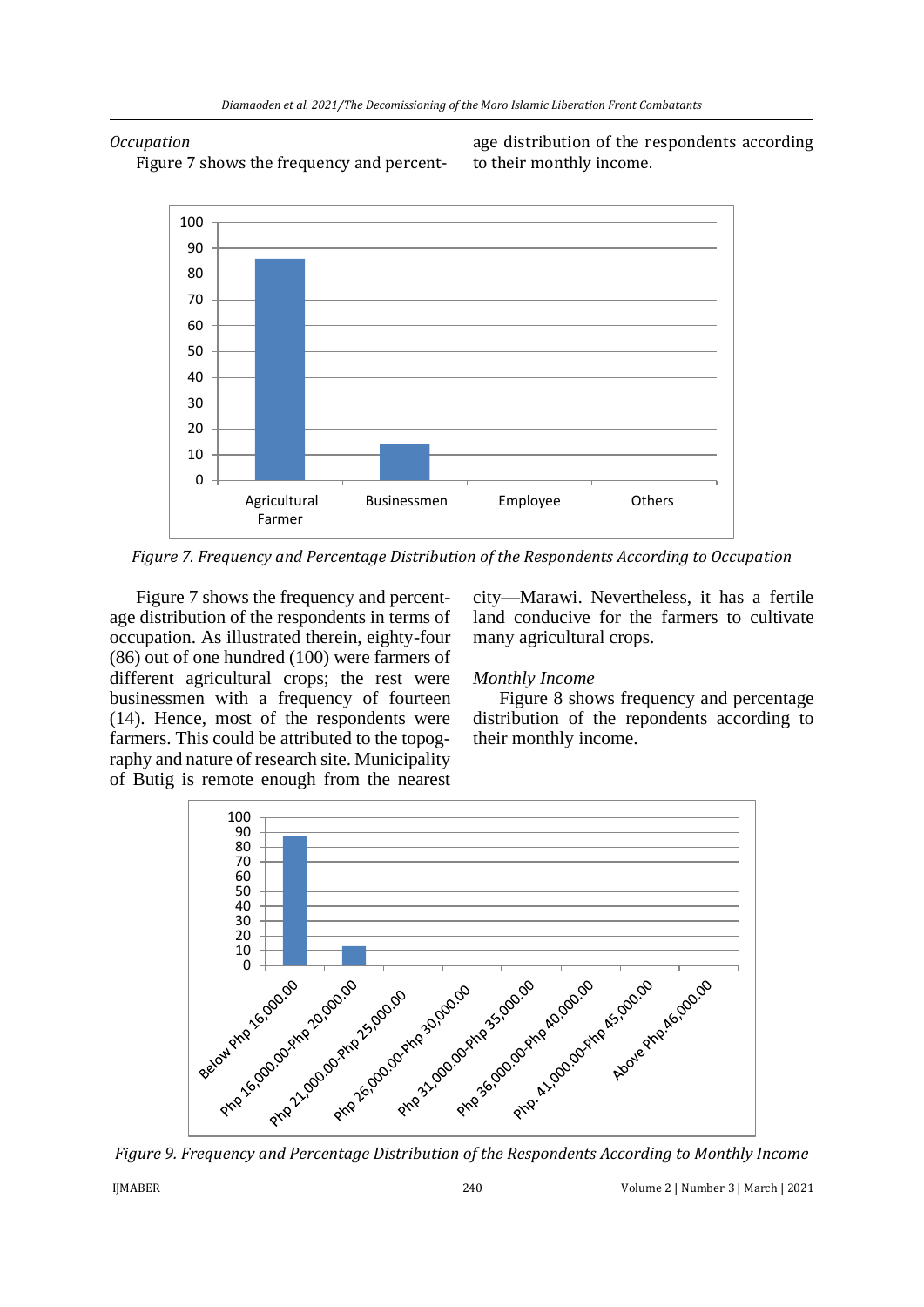Figure 8 shows that Monthly income being earned by the respondents from their above occupation is presented in Table 7. Out of one hundred (100) combatant respondents, eightyseven (87) of them are earning lower than Php 16,000.00 as the highest monthly income. The remaining thirteen (13) respondents are earning ranging from sixteen thousand (Php 16,000.00 as the lowest up to twenty thousand (20,000.00) as the highest monthly net income. This reflects the economic conditions and wellbeing of the respondents under agricultural endeavor. Hence, this variable can influence in one way or another the respondents' perceptions and expectations toward their decommissioning.

### *Perceptions of the* **MILF Combatants in the Decommissioning**

This portion addresses the perceptions of the sampled MILF combatants in the decommissioning. This is designed to examine the combatants' discernment and insights as they are being decommissioned. Furthermore, their perceptions were drawn in an attempt to gauge its implications the peace building in Mindanao. The researchers then formulated questions for a survey addressed to the one hundred (100) sampled combatants from the one hundred twenty nine (129) sample population of MILF combatants of Butig, Lanao del Sur. The following is the result of the survey.

*The Implementation of Decommissioning Process by Independet Decommissioning Body* (IDB)

IDB has functions to carry out throughout the decommissioning process. These observable functions are stipulated in the Protocol on the Implementation of the Terms of Reference (TOR) of the Independent Decommissioning Body (IDB) (Official Gazette, 2015). Table 1 in the next page shows the perceptions of the respondents on the implementation of decommissioning by IDB vis-à-vis their functions. It presents the results of weighted mean, standard deviation and ranking of the five indicators of decommissioning process.

Based on the responses of the study's participants, the order of five indicators are as follows: *Inventory, verification and validation of MILF members, arms and weapons are conducted very well,* with mean = 3.32, qualitatively described as *Strongly Agree,* ranked 1st; *Implementation of decommissioning of MILF members is conducted as scheduled* mean = 3.29, qualitatively described as *Strongly Agree,*  ranked 2nd; *The on-site storage of the decommissioned weapons is supervised*, with mean = 3.22, read as *Agree,* ranked 3rd; *Techniques and technologies for weapons collection or retrieval, transport, and storage and putting weapons beyond use are planned, designed, and implemented in accordance with the agreements of the Parties,* with mean = 3.18, read as *Agree,*  ranked 4th ; *All the necessary steps and processes for decommissioning are complied with by the Parties,* with mean = 3.14 qualitatively equivalent to *Agree,* ranked 5th.

*Table 1. Mean Ratings of the Respondents Perceptions on the Implementation of Decommissioning process*

| <b>DI UCCU</b>                                   |      |     |                           |      |
|--------------------------------------------------|------|-----|---------------------------|------|
| Indicator                                        | WM   | SD  | <b>Descriptive Rating</b> | Rank |
| Inventory, verification and validation of MILF   | 3.32 | .47 | <b>Strongly Agree</b>     | 1    |
| members, arms and weapons are conducted          |      |     |                           |      |
| very well                                        |      |     |                           |      |
| Implementation of decommissioning of MILF        | 3.29 | .48 | <b>Strongly Agree</b>     | 2    |
| members is conducted as scheduled                |      |     |                           |      |
| The on-site storage of the decommissioned        | 3.22 | .52 | Agree                     | 3    |
| weapons is supervised                            |      |     |                           |      |
| Techniques and technologies for weapons col-     | 3.18 | .56 | Agree                     | 4    |
| lection or retrieval, transport, and storage and |      |     |                           |      |
| putting weapons beyond use are planned, de-      |      |     |                           |      |
| signed, and implemented in accordance with       |      |     |                           |      |
| the agreements of the Parties                    |      |     |                           |      |
|                                                  |      |     |                           |      |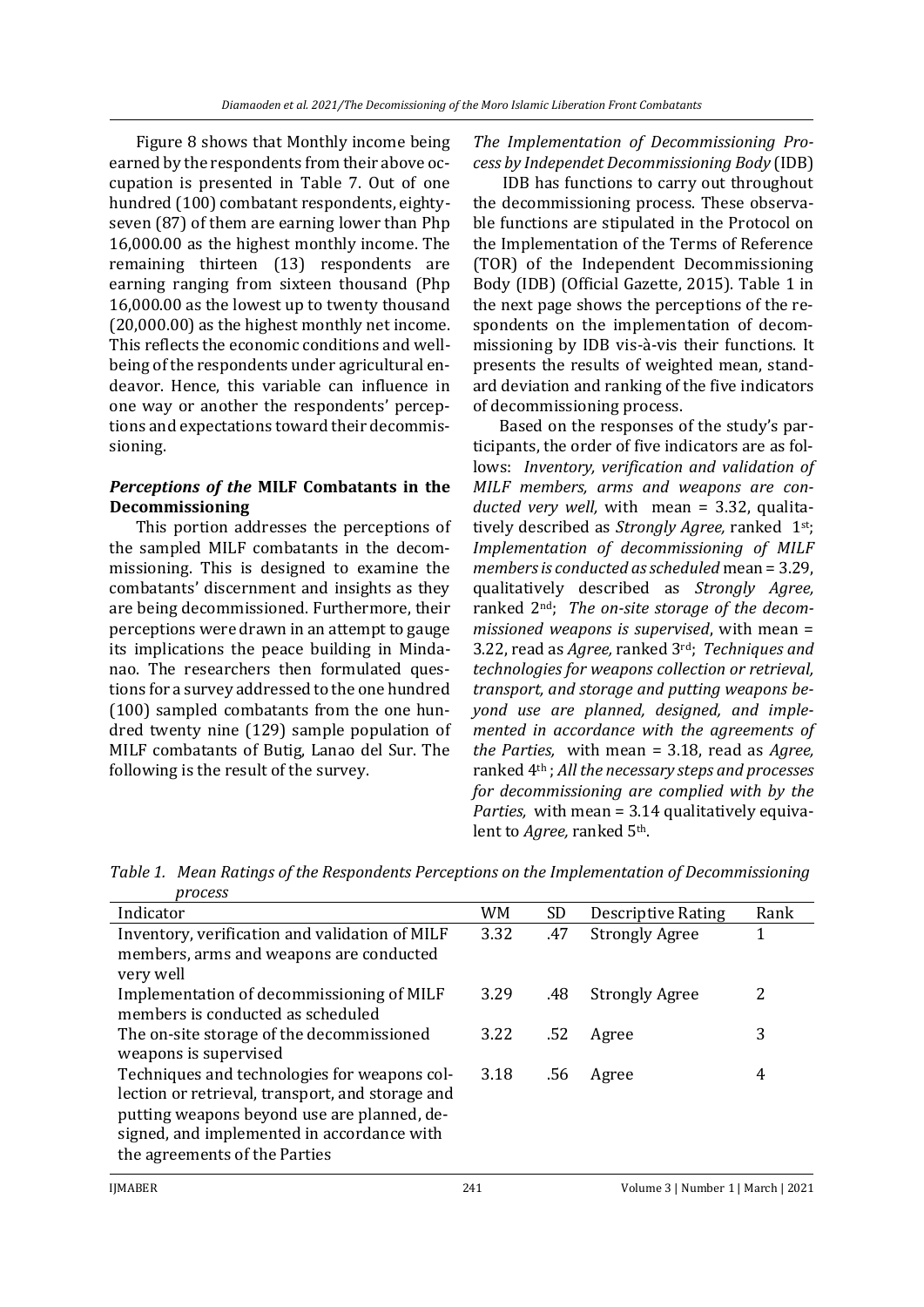*Diamaoden et al. 2021/The Decomissioning of the Moro Islamic Liberation Front Combatants* 

| Indicator                                     | WM   | SD. | <b>Descriptive Rating</b> | Rank |
|-----------------------------------------------|------|-----|---------------------------|------|
| All the necessary steps and processes for de- | 3.14 | .60 | Agree                     |      |
| commissioning are complied with by the Par-   |      |     |                           |      |
| ties                                          |      |     |                           |      |

*Scaling: 3.28-4.00 = Strongly Agree; 2.52-3.27 = Agree; 1.76-2.51 =Disagree; 1.00-1.75 =Strongly Disagree*

The result in which the inventory, verification and validation of MILF members, arms and weapons are conducted as the IDB function that is thoroughly implemented can be attributed to the fact that it is the most observed of all its functions. Besides, the MILF itself conducted internal validation and registration of the combatants and the MILF weapons. Interestingly, third indicator that has a weighted mean 3.18 which is lower than other indicators infers an intriguing implication. It may imply reservation of the combatants in the decommissioning. Presumably, the traditional Disarmament, Demobilization, and Rehabilitation (DDR) program for former combatants has proved problematic. First, aside from reintegration of former combatants into society, the emphasis of DDR is on the collection and destruction of weapons, breaking down of the command structure of the armed groups. Besides, knowing that gun ownership appears to be connected to notions of masculinity and social status among combatants in the BARMM, gun culture is deeply entrenched (Simbulan, 2014). This concern is one thing the IDB is addressing. As stipulated in the signed Comprehensive Agreement on the Bangsamoro (CAB) and Annex on Normalization committed and in a sequence agreed upon between the MILF and the IDB, the MILF combatants and their weapons shall be confined within designated APA sites for registration, verification and decommissioning of forces and weapons. The APA shall be based on comprehensive planning and preparation before implementation. The GPH shall provide services to the combatants in the APA. To ensure implementation there shall be good communication and available supplies and logistics. The IDB shall have access to any and all APA sites for the purposes of verification and monitoring. To ensure the safety of both monitors and MILF forces, no improvised explosive devices or crude bombs shall be brought inside the APA sites.

*Socio-Economic Development Program for Decommissioned Combatants*

Both Philippine government and MIL have agreed to intensify development efforts for the rehabilitation, reconstruction, and development of the Bangsamoro, and Institute programs to address the needs of BIAF Members, internally displaced persons (IDPs), and poverty-stricken communities. However, these socio-economic community-based programs will be implemented by other mechanism other than IDB. It is the Task Force for Decommissioned Combatants and their Communities (TFDCC) who is mandated to undertake efforts related to socio-economic and development programs for MILF combatants and their communities, aimed at helping them transition to productive civilian life. Hence, at the phase when the decommissioned combatants were registered, the Verification and Monitoring Assistance Team Assistance (VMAT) will turn them over to TFDCC. By this time, a decommissioned combatant can access his initial socioeconomic assistance after submitting some sort of information to TFDCC (IDB, 2019).

For the purpose of this study, the socio-economic programs were segregated into social development, economic and sustainable livelihood, and financial assistance to have an organized presentation of the said programs.

#### *Social Development*

Table 2 presents the results of weighted mean, standard deviation and ranking of the ten indicators of the respondents' social development. Based on the responses of the study's participants, the top five indicators are ranked as follows:: *Access to civil registry services or to the justice system (e.g. birth and marriage certificates) to establish the combatants' identity as Moro and to claim rights,* with mean = 3.67, qualitatively described as *Strongly Agree,*  ranked 1st ; *Issuance of Certificate of Ancestral Domain Titles (CADTs),* with mean =3.64;and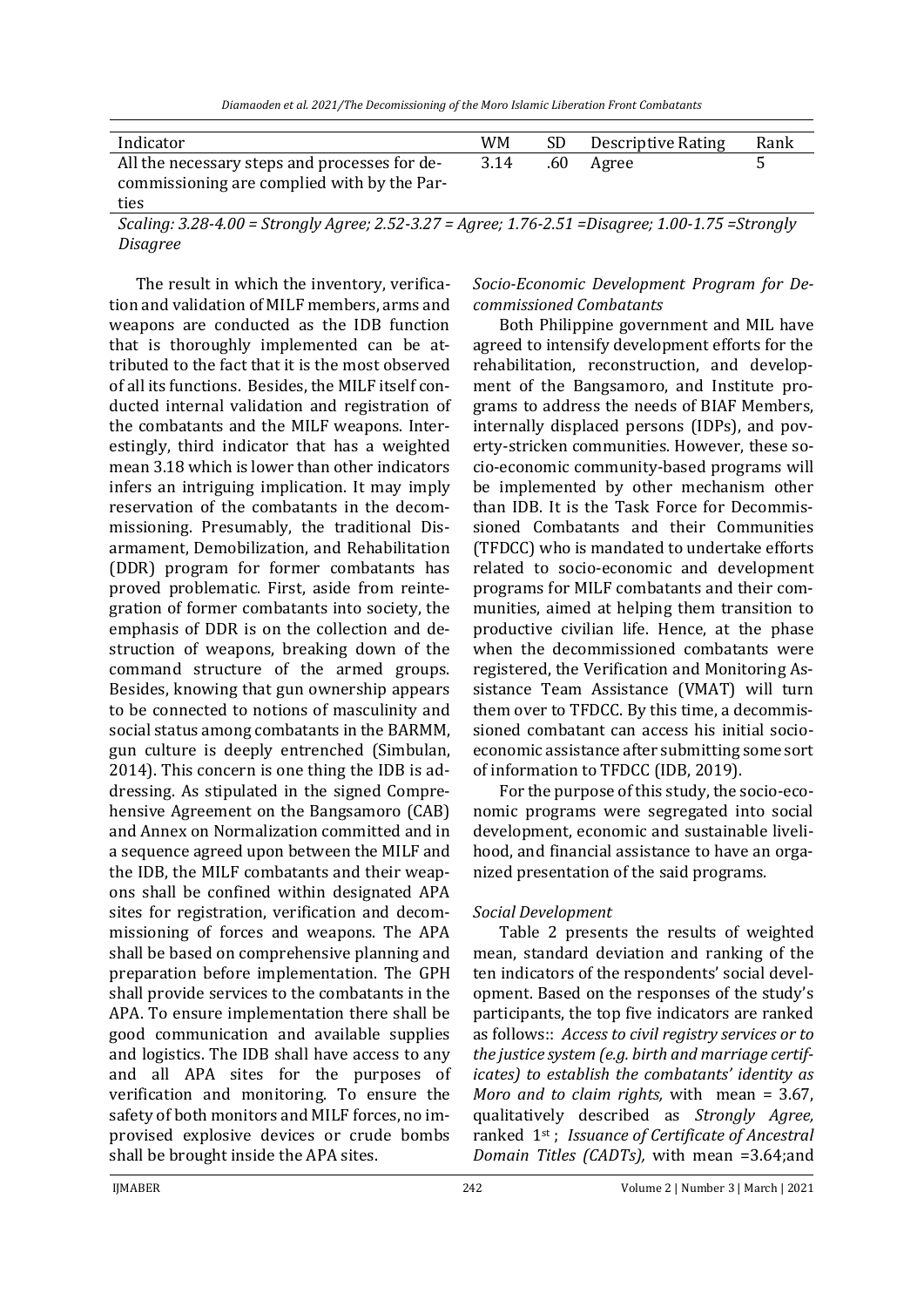*Programs to expand the professional opportunities for young ulama, imam, and ustadz teaching in traditional schools (madaris) and mosques (masajid)*, with mean =3.64, both ranked 2nd; *Access to scholarships for the combatants and/or their children*,with mean =3.58, read as *strongly Agree,* ranked 3*rd*; another ranking 3rd is the *Support to the ulama, their activities, and* 

*the madrasah*, with mean = 3.58; *Access to basic health services (e.g. PhilHealth)and the visibility of health service providers* read as *always,* with mean = 3.55, ranked 4th; *Opportunities for complete education (secular,* with mean = 3.55, ranked 5th. All mean values are qualitatively equivalent to *Strongly Agree.*

*Table 2. Mean Ratings of the Respondents Perceptions on Socio-Economic Development Program for Decommissioned Combatants in terms of Social Development*

| Indicator                                                                                                                                                      | WM   | SD                    | <b>Descriptive Rating</b> | Rank |
|----------------------------------------------------------------------------------------------------------------------------------------------------------------|------|-----------------------|---------------------------|------|
| Access to civil registry services or to the justice                                                                                                            |      |                       |                           |      |
| system (e.g. birth and marriage certificates) to<br>establish the combatants' identity as Moro and<br>to claim rights                                          | 3.67 | .53                   | <b>Strongly Agree</b>     | 1    |
| <b>Issuance of Certificate of Ancestral Domain Titles</b><br>(CADTs)                                                                                           | 3.64 | .48<br>$\overline{2}$ | <b>Strongly Agree</b>     | 2    |
| Programs to expand the professional opportuni-<br>ties for young ulama, imam, and ustadz teaching<br>in traditional schools (madaris) and mosques<br>(masajid) | 3.64 | .49                   | <b>Strongly Agree</b>     | 2    |
| Access to scholarships for the combatants<br>and/or their children                                                                                             | 3.58 | .59                   | <b>Strongly Agree</b>     | 3    |
| Support for the ulama, their activities, and the<br>madrasah                                                                                                   | 3.58 | .57                   | <b>Strongly Agree</b>     | 3    |
| Access to basic health services (e.g. PhilHealth)<br>and the visibility of health service providers                                                            | 3.55 | .59                   | <b>Strongly Agree</b>     | 4    |
| Opportunities for complete education (secular)                                                                                                                 | 3.53 | .56                   | <b>Strongly Agree</b>     | 5    |
| Access to basic services and social welfare pro-<br>grams such as 4Ps, PAMANA, IPs, etc.                                                                       | 3.48 | .58                   | <b>Strongly Agree</b>     | 6    |
| Rebuilding community infrastructures                                                                                                                           | 3.48 | .61                   | <b>Strongly Agree</b>     | 7    |
| Opportunity to pursue productive life as civilian                                                                                                              | 3.47 | .56                   | <b>Strongly Agree</b>     | 8    |

*Scaling: 3.28-4.00 = Strongly Agree; 2.52-3.27 = Agree; 1.76-2.51 =Disagree; 1.00-1.75 =Strongly Disagree*

The order is followed by indicator sixth *Access to basic services and social welfare programs such as 4Ps, PAMANA, IPs, etc*. (M= 3.48; SD= .58); seventh, *Rebuilding community infrastructures* (M= 3.48; SD= .61); eight, *Opportunity to pursue productive life as civilian* (M= 3.47; SD= .56).

Interestingly, on top statement indicator embodies self-identity. Preservation of identity has always been a theme of Moro grievances. To preserve their faith Islam as an aspect of their identity and live on it to the maximum extent possible appears somewhat constrained despite freedom of religion being guaranteed by the Philippine constitutions (Macapado, 2017).

Two indicators both ranking second among the top has to do with preservation of ancestral domain or rights to claims and value extended for ulamas, imams and ustadj. These are somehow related with the findings of Macapado (2017) on his dissertation in Hawaii wherein Moros are concern about their shrinking basis of their physical existence due to influx of migrants from north to Mindanao homeland. Their lack of Certificate of Ancestral Domain Titles (CADTs) makes their land vulnerable under the strong support of the government on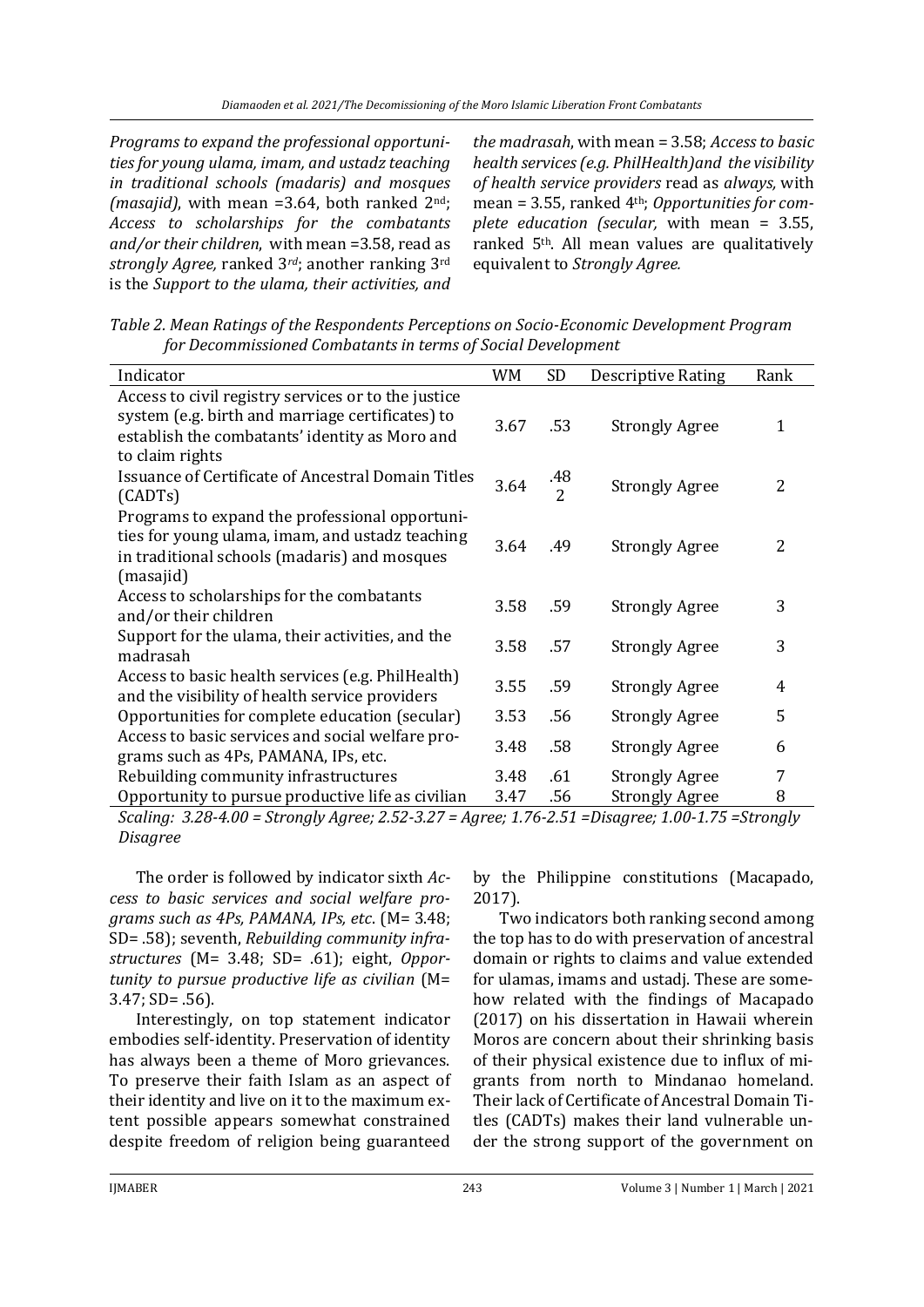northern Filipinos massive migration. His study match with the finding in which Moros wanted to be allowed and assisted by the government to develop the capacity to support and enhance the education of their youths in Islamic and Arabic studies aside from their desire to be allowed to adopt shariah in their legal relations as Muslims.

The survey respondents believe that access to scholarships will be made available to them suggesting the provision of opportunities for complete education. Alongside is the support for intensification of the teaching of Islam and Islamic values by the ulamas, and the madrasah.

Respondents' perception that *Access to basic health services (e.g. PhilHealth) and the visibility of health service providers* will be materialized is out of their positive sight that health condition will be given attention. It can be noted that Moro populace of BARMM has a very low quality life indicators as manifested by high crude death rate, high infant mortality rate, low life expectancy comparing to other regions of the country (Mindanao Focus, 1988). This is evidently attributed to their economic condition. This proved that there are certain social and health indicators of economic backwardness. These show the effects of poverty in

poor regions. Life expectancy at birth is low, but rate of infant mortality is high. The percentage of illiterate people in total population is high. Educational attainment by most people is modest, reflecting low levels of investment in human capital.

### *Economic and Sustainable Livelihood*

In terms of perceived economic and sustainable livelihood which was measured through programs and initiatives of the government in uplifting the economic well-being of the combatants, the table illustration below (table 10) shows the order of mean rating as follows: first, *Agricultural machineries and seedlings supply* (WM=3.62, SD=0.49); second, *Job openings and access to employment to the decommissioned combatants* (WM=3.60, SD=0.49). Closely following are *Livelihood projects such as providing carabaos, cows, poultry and other livestock and farm animals*   $(WM=3.57, SD=0.50)$  and which rank third. Ranking in the fourth place is: *Free communitybased TESDA vocational training for the combatants* WM=3.54, SD=0.50)*;* Fifth, *Employment for local and overseas madrasah graduates*  (WM=3.51, SD=0.58)*;* and sixth, *Complete startup kits after the livelihood training graduates*  (WM=3.51, SD=0.50)*;*

*Table 3. Mean Ratings of the Respondents Perceptions on Socio-Economic Development Program for Decommissioned Combatants in terms of Economic and Sustainable Livelihood*

| Indicator                                                                                          | WM   | SD.  | <b>Descriptive Rating</b> | Rank |
|----------------------------------------------------------------------------------------------------|------|------|---------------------------|------|
| Agricultural machineries and seedlings supply                                                      | 3.62 | 0.49 | <b>Strongly Agree</b>     |      |
| Job openings and access to employment to the                                                       | 3.60 | 0.49 | <b>Strongly Agree</b>     |      |
| decommissioned combatants                                                                          |      |      |                           | 2    |
| Livelihood projects such as providing carabaos,                                                    | 3.57 | 0.50 | <b>Strongly Agree</b>     |      |
| cows, poultry and other livestock and farm animals                                                 |      |      |                           | 3    |
| Free community-based TESDA vocational training                                                     | 3.54 | 0.50 | <b>Strongly Agree</b>     |      |
| for the combatants                                                                                 |      |      |                           | 4    |
| Employment for local and overseas madrasah                                                         | 3.51 | 0.58 | <b>Strongly Agree</b>     |      |
| graduates                                                                                          |      |      |                           | 5    |
| Complete start-up kits after the livelihood training                                               | 3.51 | 0.50 | <b>Strongly Agree</b>     | 6    |
| Scaling: 3.28-4.00 = Strongly Agree; 2.52-3.27 = Agree; 1.76-2.51 = Disagree; 1.00-1.75 = Strongly |      |      |                           |      |

*Disagree*

The finding reveals that *Agricultural machineries and seedlings supply* is the prime need of the combatants as most of them are farmers. As the economy of the province is highly dependent on agriculture, and the greater majority of its people derive income from farming (Durante, et al, 2017), this implies that combatants as farmers see this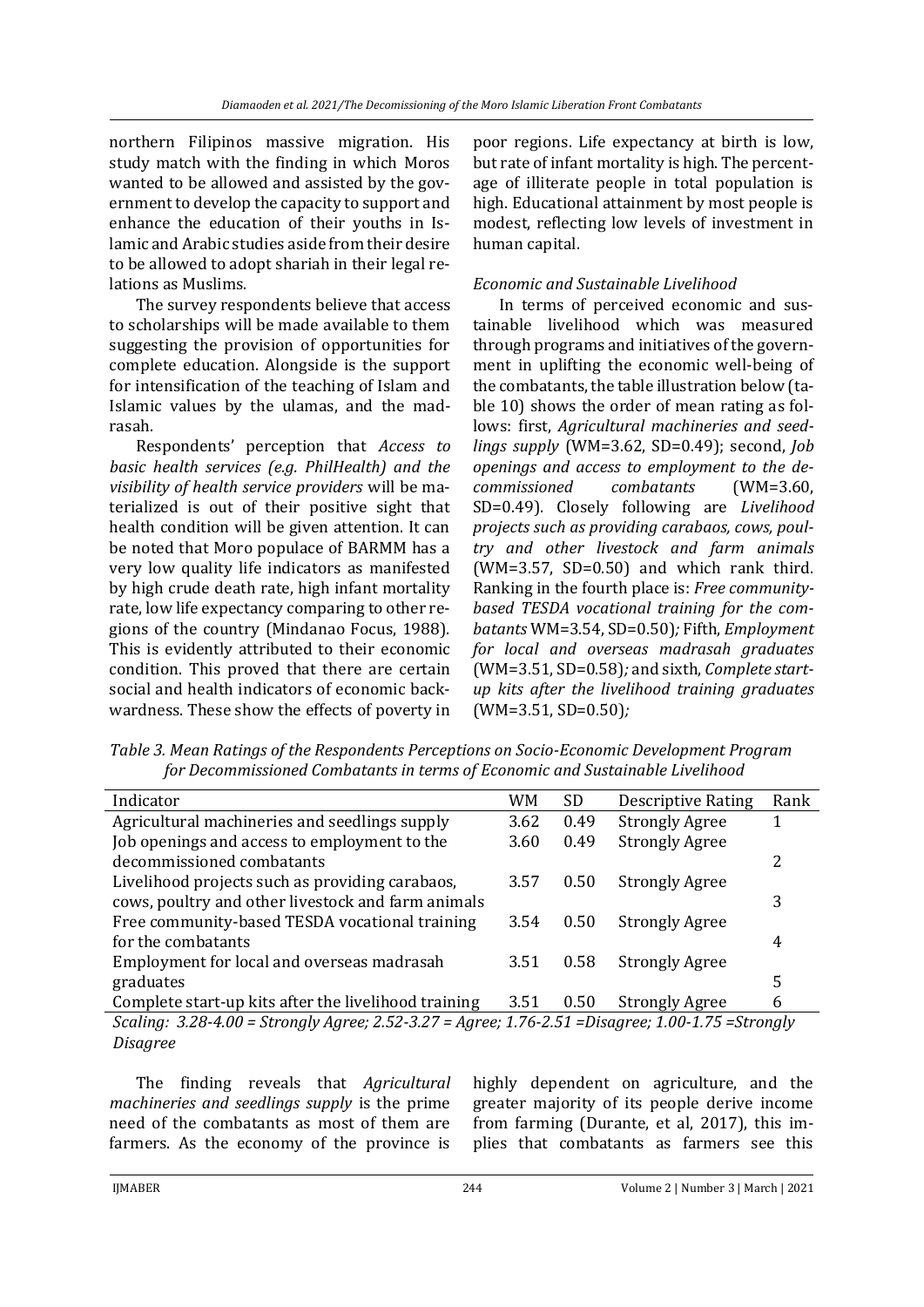assistance as sure help to yield higher produce. This is supported by the respondents' high conformity on *Livelihood projects such as providing carabaos, cows, poultry and other livestock and farm animals* which may be extended to them. Similarly, respondents perceive that there will be job openings and opportunities to employment for them. This perception maybe attributed to the fact that most of them are earning lower the 16,000 pesos a month. This meager income from agriculture and few from small and medium business enterprises makes

them want to find an avenue to earn more that would meet their family sustenance.

As a whole, the relatively homogeneous strong accord of the respondents infers their robust optimism that these programs will be extended to them upon their decommissioning.

### *Financial assistance*

The combatants are in agreement that financial assistance will be extended to them above anything else.

| Table 4. Mean Ratings of the Respondents Perceptions on Socio-Economic Development Program for |  |
|------------------------------------------------------------------------------------------------|--|
| Decommissioned Combatants in terms of Financial Assistance                                     |  |

| Indicator                                                                                          | WM   | <b>SD</b> | <b>Descriptive Rating</b> | Rank |  |
|----------------------------------------------------------------------------------------------------|------|-----------|---------------------------|------|--|
| Financial capital assistance and subsidy to                                                        | 3.75 | .458      | <b>Strongly Agree</b>     |      |  |
| livelihood programs                                                                                | 3.63 |           |                           | າ    |  |
| Access to pension schemes                                                                          |      | .506      | <b>Strongly Agree</b>     |      |  |
| Remuneration for the combatant's damaged<br>properties during the war                              | 3.58 | .516      | <b>Strongly Agree</b>     | 3    |  |
| Access to low interest loans                                                                       | 3.56 | .538      | <b>Strongly Agree</b>     | 4    |  |
| Rebuilding community infrastructure                                                                | 3.56 | .538      | <b>Strongly Agree</b>     | 4    |  |
| Scaling: 3.28-4.00 = Strongly Agree; 2.52-3.27 = Agree; 1.76-2.51 = Disagree; 1.00-1.75 = Strongly |      |           |                           |      |  |

*Disagree*

As shown in Table 4, the response given by the respondents were ranked in the following order: first, *Financial capital assistance and subsidy to livelihood* programs (M=3.75; SD= .458); second, *Access to pension schemes* (M=3.63; SD= .506); third, *Remuneration for the combatant's damaged properties during the war*   $(M=3.58; SD=.516)$ ; With equal weighted mean and standard deviation are *Access to low interest loans* (M=3.56; SD= .538), and *Rebuilding community infrastructure* (M=3.56; SD= .538).

The results reveal the extent to which financial assistance is anticipated to be implemented to the respondents as they are being decommissioned. Their hope for financial capital assistance and subsidy to livelihood programs and access to pension schemes are consistent with their monthly income and age respectively. The respondents earn a very meager income as stipulated in Figure 8. This makes them yearn for cash financial assistance that would probably aid in their livelihood. Second, the respondents' crave for access to pension schemes could be attributed to the fact

that most respondents are on their middleaged onward as can be seen in Figure 2.

### *The Roles of Independent Decommissioning Body in the Decommissioning Process and Challenges Encounter*

This section is direct to the third statement of the problem of this study that is to explore the role of Independent Decommissioning Body in the decommissioning process and challenges encounter along the process. This mea ns to determine their contribution in the whole normalization process as stipulated on Annex on Normalization of the Comprehensive agreement on the Bangsamoro which was signed on 25 January 2014. It highlights their role as an instrument in achieving desired quality of life of the communities of Bangsamoro people including of course the combatants to be decommissioned and the majority civilians. Moreover, this section identifies the challenges being encountered by the decommissioning body. More specifically, it points out the circumstances in the identification and verification process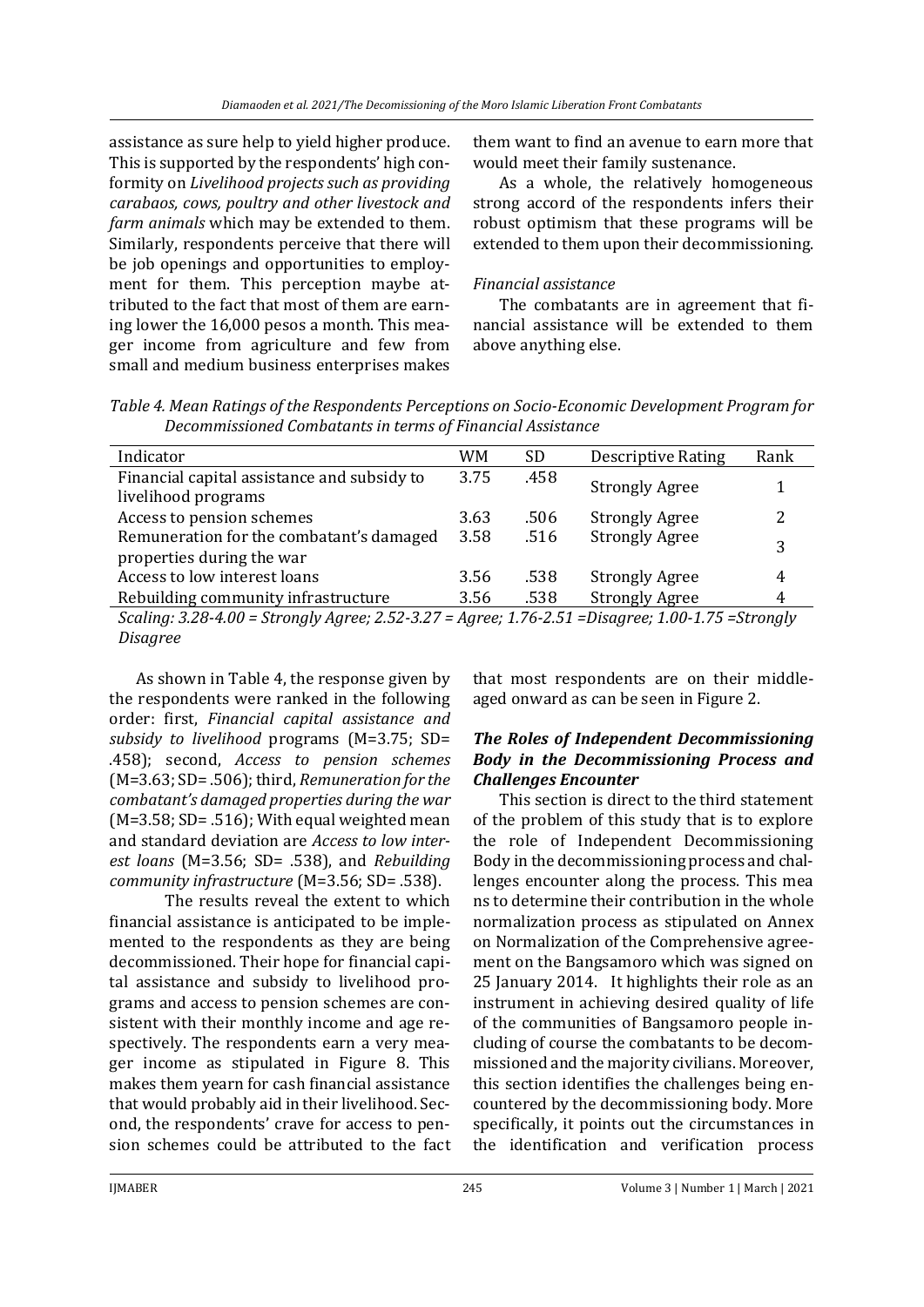during collecting the identity of combatants; how does it respond to the combatants' distrust in the credibility, integrity of the body from the past experiences. In line of this track, the implications from the findings of the study are drawn.

The statistical tests used under section III are in general, designed to outline the role and functions of IDB in the decommissioning process and challenges encounter in the normalization process as a whole.

#### *The Roles of Independent Decommissioning Body in the Decommissioning Process*

To facilitate this section of the study, a guide questionnaire was made exclusively for the IDB staff. They were specifically asked the question "What are the roles of the IDB in the decommissioning process?" a response from their planning officer Moctar B. Abubakar said in verbatim:

Basically, *si* IDB is a mechanism composed GPH and MILF. Both parties plus foreign experts oversee the decommissioning process of the weapons and forces or the combatants of the MILF, so not just the firearms but they will be decommissioned themselves.

The IDB staff emphasized that the decommissioning is a crucial process of normalization and is a very sensitive issue. First, they IDB staff themselves avoid to say "decommissioning of firearms or decommissioning of weapons" because decommissioning does not in any way equate to disarmament. Instead, IDB use the term decommissioning of the *combatants* and their firearms, or simply decommissioning to refer to the MILF combatants and the MILF firearms and not only firearms. Furthermore, the said firearms are the ones owned by the MILF and not the combatants' private firearms.

### *Challenges Encounter by IDB in the Decommissioning*

As to the question "What are the challenges encountered by the IDB?", there is his response:

So far, *naconduct na naming ang* first phase we are now actually gearing toward the second phase. There are four phases of normalization and in each phase *may* decommissioning *sya*. It's a graduated program of decommissioning

process. so during the first phase actually, kakastart palang kasi ni IDB, so overall *okay lang naman*. Ang pinakastruggle kasi ng decommissioning actually is the socioeconomic factor or socio-economic assistance *na ibibigay sa mga* decommissioned combatants, *yun yung isa sa mga challenges. Kasi* if you are being decommissioned, may assistance na ibibigay sayo kasi decommissioning is a transition of the combatants, from being a combatant to a productive civilian lives. *Kasi ang* MILF is a rebel group, right? Through the decommissioning, they will be transformed to civilian people. They will be living harmoniously, productively, how can they live productively if there will be no assistance available for them? So it is basically a part of decommissioning process. The decommissioning process has this component. Hindi pweding magpapadecommission ang combatant after 'nun wala siyang matatanggap. Hindi ganun ang processo. Tapos, these are rebels. Wala eto silang access to any form of social services kasi nasa kabundukan. The MILF agreed whenever nanjan ang Bangsamoro government nanjan na sila sa seat ng government. Now the MILF part of the government because of the Bagsamoro government. They agreed that will be now engaged or their combatants, their members will be now decommissioned. This decommissioning is the transitioning of the combatants from being a rebel to a productive civilian. At para matransform mo ang isang combatant to a productive civilian, it entails assistance—socio-economic packages. So kailangan sila bigyan nun. That is part of the program. But that is not the work of IDB. That is a work of another mechanism.

### **Conlusion**

This descriptive-correlation study was conducted with the aim of determining the decommissioning of Moro Islamic Liberation Front combatants in Butig, Lanao del Sur I. To fulfill the objectives of the study, the mixed method research, an approach to inquiry that uses qualitative and quantitative forms of research in tandem alongside exploratory, was adopted as design or strategy of inquiry. The combined use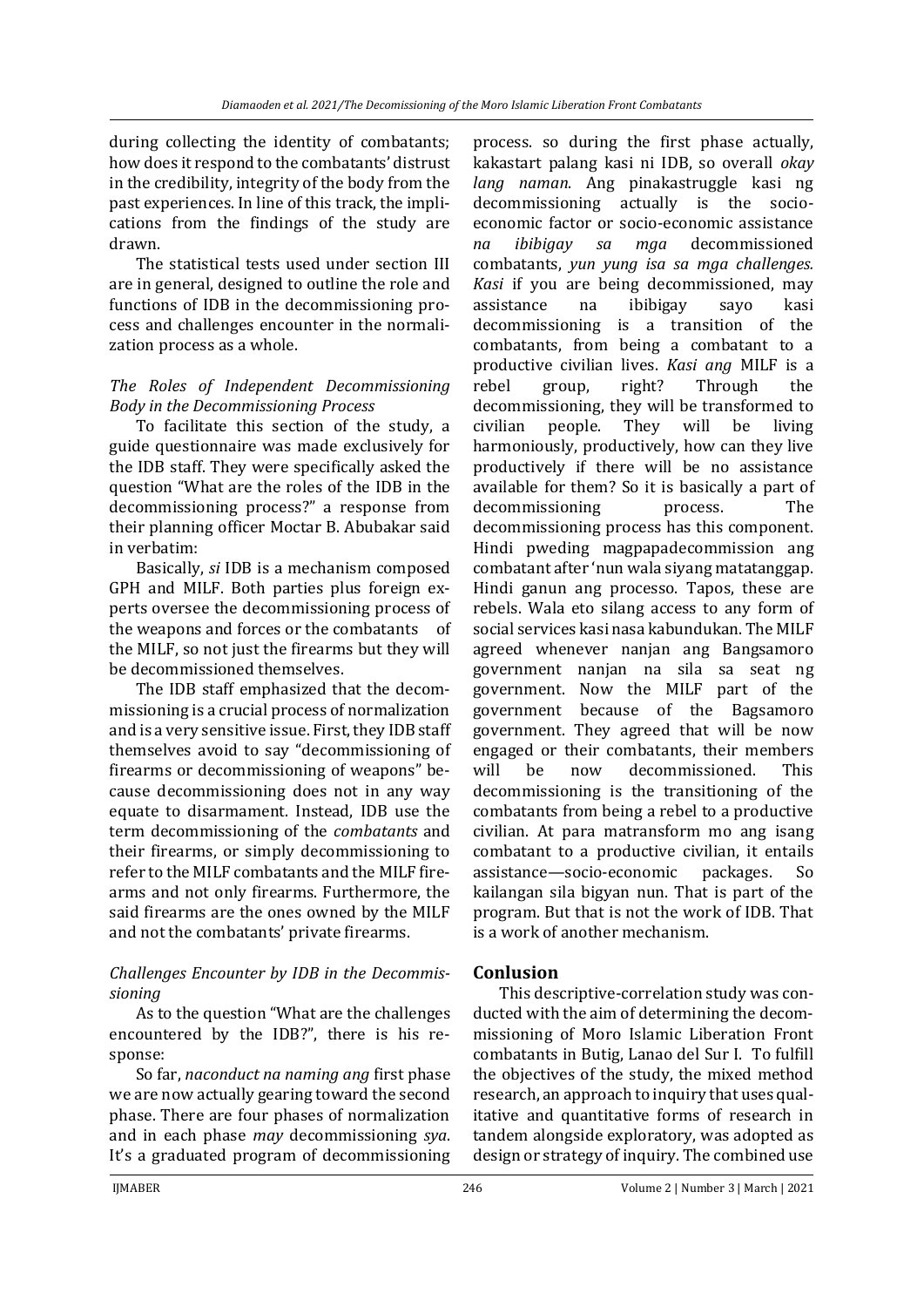of the qualitative and quantitative methods gives the inquiry a strength greater than either qualitative or quantitative research can achieve. Research Methodology included the use simple frequency and percentage method to determine the frequency distribution for the respondent's age, sex, ethnic affiliation, highest educational attainment, occupation and monthly income. It also includes weighted mean, standard deviation, descriptive ranking of indicators, and ranking. Moreover, an indepth analysis of the responses from the questionnaire provided to the respondents and interviews from the Key Informants of the study were applied to arrive at empirical interpretation of the data.

One hundred combatants (100) who were in the process of decommissioning comprised the sample drawn from the population of one hundred twenty-nine combatants of Camp Darul Arham. To elicit the necessary information, a validated researcher-designed survey questionnaire was used with all the one hundred 100 respondents and another questionnaire for the IDM. The reliability in eliciting the necessary data rested on the respondents' responses.

### *Major Findings of the Study*

The following surfaced as the findings of the study to wit:

All combatant respondents were Meranaw, male and many (40%) were middle-aged or within the age bracket of 45 to 55 years old. Many of them are married corresponding to 93% of the sample. As to their educational attainment, they respondents hold relatively low education. Many were elementary and *hadana*  graduates only accounting to 24% and 28% respectively*.* Only 14% were college degree holders and 4% *thanawi* graduates representing the highest educational attainment from the sample. Majority (86%) of the respondents rely on farming as their source of income. From their agricultural-related jobs and some from small scale enterprise, they earn a meager income of below 16,000 pesos a month. That corresponds to 87% of the sample. The rest 13% earn 16,000 pesos to 20,000 pesos.

As to the perceptions of the respondents in relation to decommissioning, the respondents

believe the IDB is doing its functions though as to how effective and efficient, it could be noted that there are three indicators which were not strongly agreed to be really implemented. These indicators are: *The on-site storage of the decommissioned weapons is supervised; Techniques and technologies for weapons collection or retrieval, transport, and storage and putting weapons beyond use are planned, designed, and implemented in accordance with the agreements of the Parties; All the necessary steps and processes for decommissioning are complied with by the Parties*

Nevertheless, the respondents perceived that socio-economic programs will be extended to them in exchange of their decommissioning and the MILF's firearms. To be specific, they perceived that social services, economic and sustainable livelihood, and financial assistance are on their way as they undergo the process of decommissioning.

The roles of decommissioning in the peacebuilding and normalization process are outlines as follows: first, it brings tranquility to the people in the community; second, as facet for gradual transformation of combatants into productive civilians without neglecting the other members of the community; finally, the emergence of investors as an upshot decommissioning.

In light with the findings overall results of the critical examination of the perception of the respondents on the decommissioning, the study thereby concludes that decommissioning as a critical and sensitive stage of normalization process has to be carried out with outmost supervision and caution. IDB needs to make sure the smooth decommissioning process until the end of its phases.

The Task Force for Decommissioned and their Communities face the challenge to meet the expectations of the combatants to really make them elude from another insurgence.

The decommissioning is the initial steps to help former fighters have a new life.

## **Acknowledgement**

The researchers expresses heartfelt and earnest gratitude to the following people who graciously shared their valuable time, efforts, knowledge, experiences, suggestions,